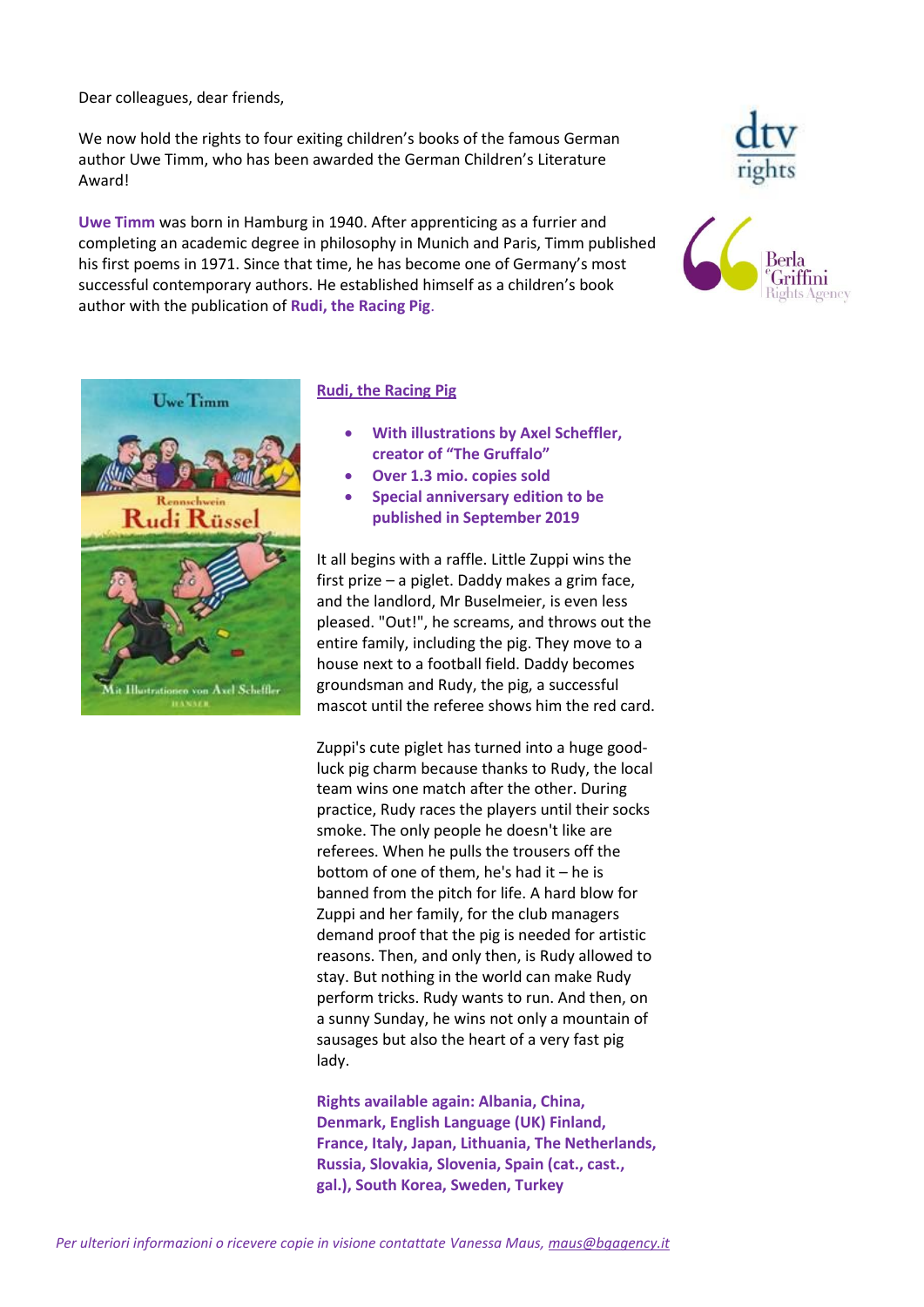

# **The Travelling Mouse**

- **With 4c illustrations by Axel Scheffler, creator of "The Gruffalo"**
- **Over 175,000 copies sold**
- **For lovers of Michael Bond (Paddington) and Jill Tommlinson´s favourite animal tales**

While searching for crumbs in the Munich train station, a little mouse named Steven slips into a train car. This is the start of an exciting adventure that takes him much farther than just Switzerland, a cheese lover's paradise, and Paris, the world's baguette capital. Onboard a circustrain Steven makes it to England, too. But even those most fund of travelling eventually grow homesick. Which is why Steven embarks on the adventurous way back home.

### **Rights sold: English Language**



### **The Blackbird Pirate**

 **With 4c illustrations by Axel Scheffler, creator of "The Gruffalo"**

»I'm not a crow, and I'm no rook either. I'm a mynah bird and my name is Padde.« He's witty and clever; he can roar like a tiger and swear like a sailor. The wily bird has travelled all the way from the Indian jungle to Hamburg. In Schulte's pet shop, a little girl names him the Blackbird Pirate because of the yellow stripe on his head—but she's not allowed to keep him and he scares off any lady who might want to buy him with his obscene language and offensive behaviour. Before he turns into a permanent fixture in the pet shop, Padde is donated to the zoo along with Störtebecker the parrot and a vain cockatoo. But the wily mynah escapes, only to wind up in the clutches of an animal ventriloquist – and his voracious tomcat. Padde escapes once more – and then he meets the little girl who named him on a river barge and finally finds a new home with her.

**Rights sold: China Rights available again: Spain (gal.)**